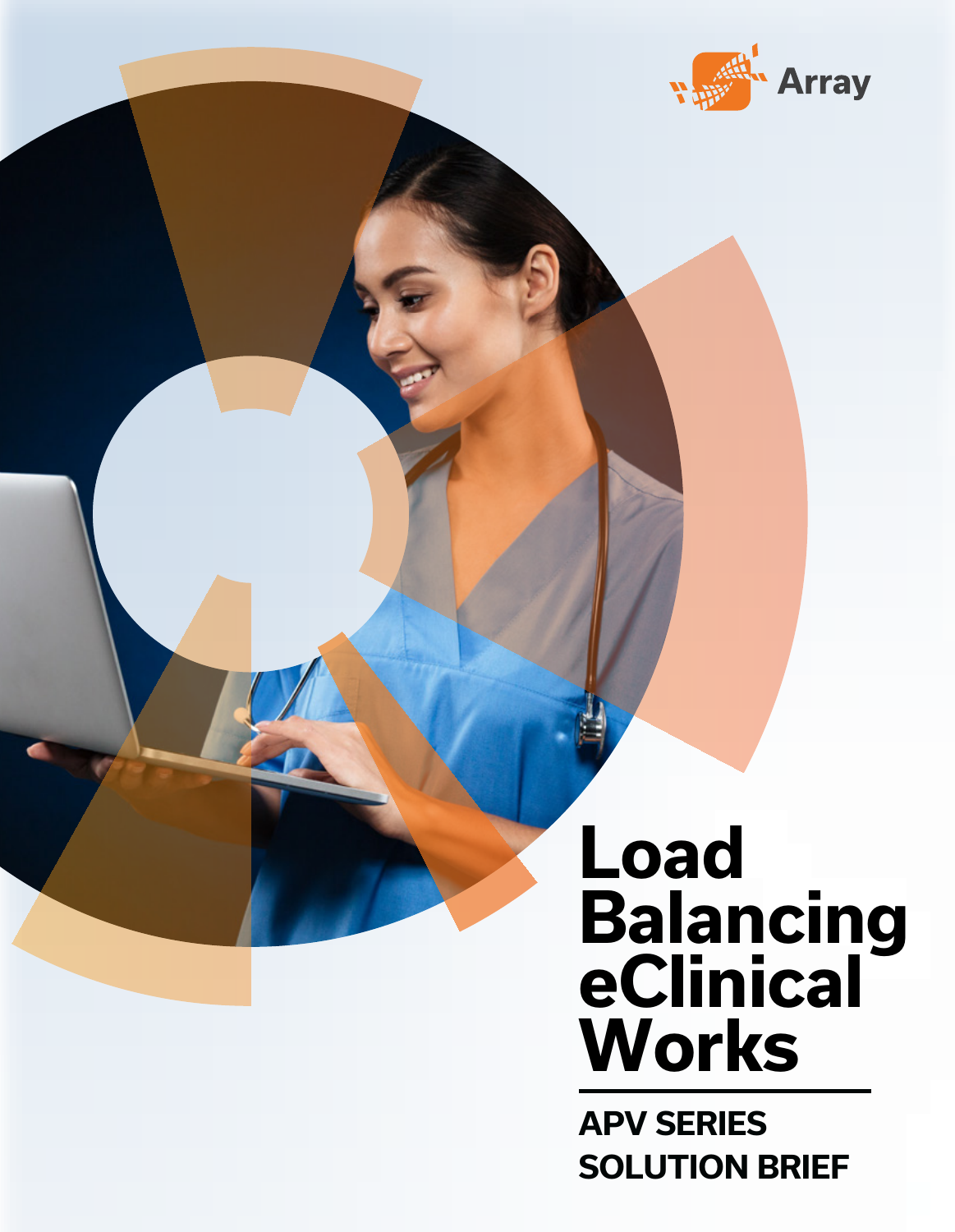

Cost-effective, high-performance APV Series load balancing solutions accelerate EMR and PM applications while improving high availability and security

### **eClinicalWorks Overview**

eClinicalWorks is a privately held leader in the ambulatory clinical systems market. The company's unified electronic medical record and practice management (EMR/PM) solution is proven for every health care market segment and specialty.

Located in Massachusetts, with offices in New York, Georgia, California and Illinois, eClinicalWorks has over 100,000 customers throughout the US including small and medium-sized practices, retail clinics, federally qualified health centers and community health centers, enterprise-class hospital networks and community-wide deployments such as the New York City Department of Health and the Massachusetts eHealth Collaborative.

#### **Integrated Solution Overview**

Array APV Series application delivery controllers are high-performance platforms that ensure eClinicalWorks applications perform at the highest level possible to deliver an enhanced end user experience and increased productivity. Array APV application delivery controllers help scale eClinicalWorks deployments for large and small user communities while ensuring high availability, low latency and data security.

#### **Certified by Dell**

Dell Professional Services conducted tests for the scalability of the eClinicalWorks product line on an enterprise platform consisting of Dell, Intel, EMC, Array Networks and VMware infrastructure.

The certification test results proved that Array APV Series application delivery controllers provide eClinicalWorks customers with increased application performance, faster response times, reduced server load and increased security. On average, performance for secured requests improved 150% and performance for non-secured requests improved 200%.

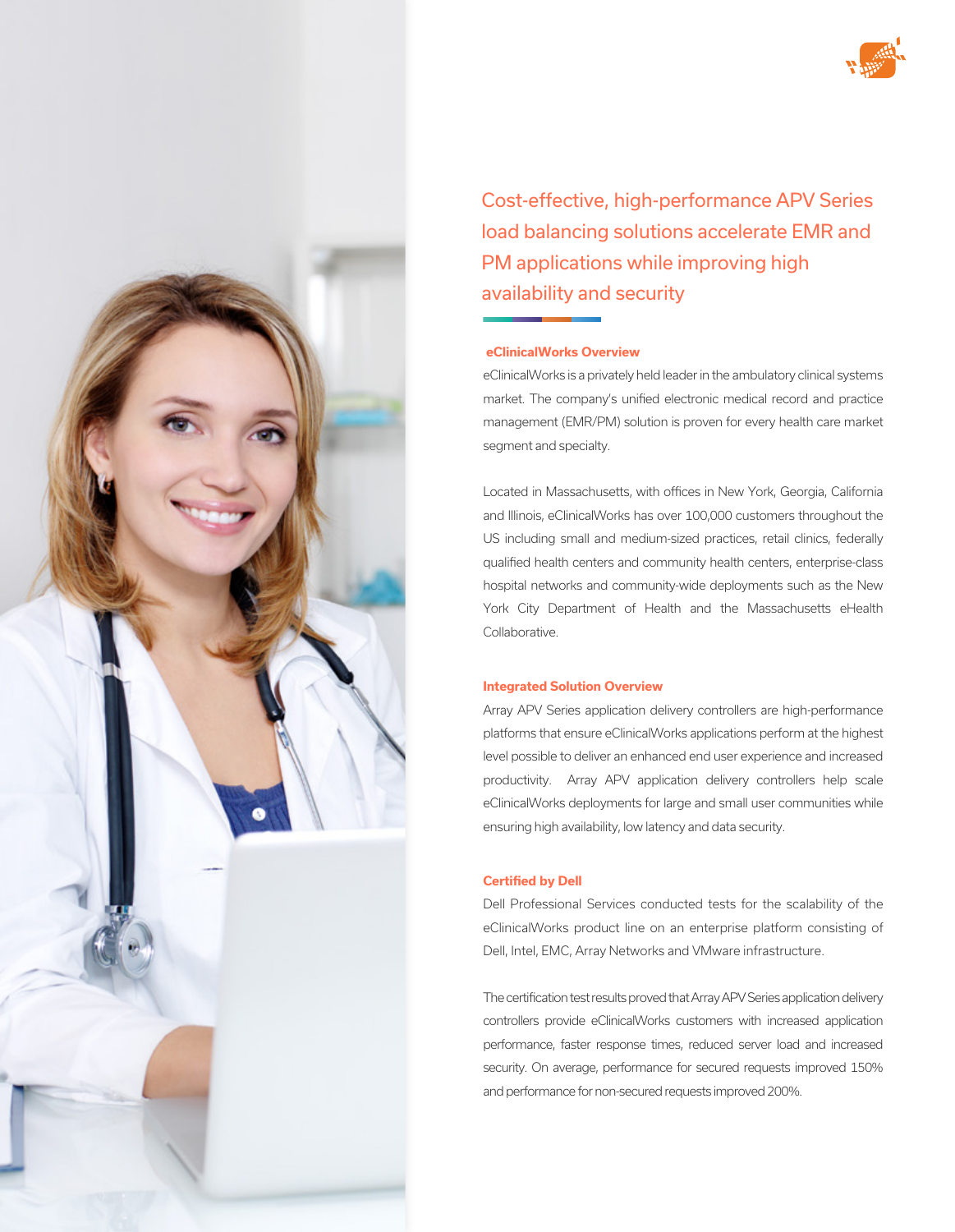



 We selected Array's APV Series Application Delivery Controllers because they enhance our software offering and allow our customers to increase productivity without sacrificing patient care or security.

> **Matthew Lewis Director of IT, eClinicalWorks**

Figure 1: Response time improvements for EMR and PM clinical task flows (patient lookups, creating appointments and claims) in certified environment running Array APV. (Array APVx600 Series running AppVelocity-S, Dell 2950 ESX hardware systems running VMware



**APV Acceleration with SSL**



**APV Acceleration**



**Physician Office**